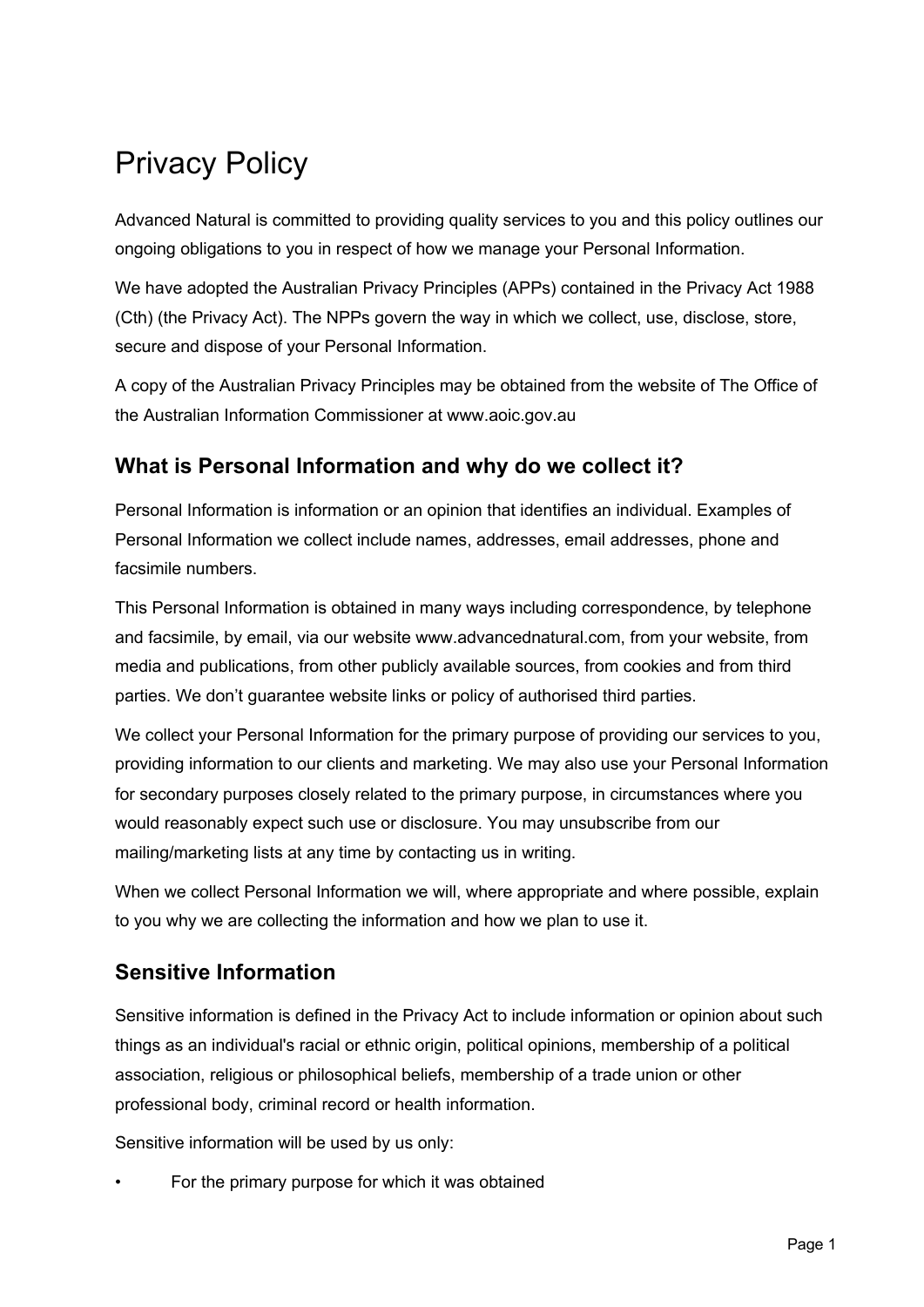- For a secondary purpose that is directly related to the primary purpose
- With your consent; or where required or authorised by law.

#### **Third Parties**

Where reasonable and practicable to do so, we will collect your Personal Information only from you. However, in some circumstances we may be provided with information by third parties. In such a case we will take reasonable steps to ensure that you are made aware of the information provided to us by the third party.

## **Disclosure of Personal Information**

Your Personal Information may be disclosed in a number of circumstances including the following:

- Third parties where you consent to the use or disclosure; and
- Where required or authorised by law.

#### **Security of Personal Information**

Your Personal Information is stored in a manner that reasonably protects it from misuse and loss and from unauthorized access, modification or disclosure.

When your Personal Information is no longer needed for the purpose for which it was obtained, we will take reasonable steps to destroy or permanently de-identify your Personal Information. However, most of the Personal Information is or will be stored in client files which will be kept by us for a minimum of 7 years.

#### **Access to your Personal Information**

You may access the Personal Information we hold about you and to update and/or correct it, subject to certain exceptions. If you wish to access your Personal Information, please contact us in writing.

Advanced Natural will not charge any fee for your access request, but may charge an administrative fee for providing a copy of your Personal Information.

In order to protect your Personal Information we may require identification from you before releasing the requested information.